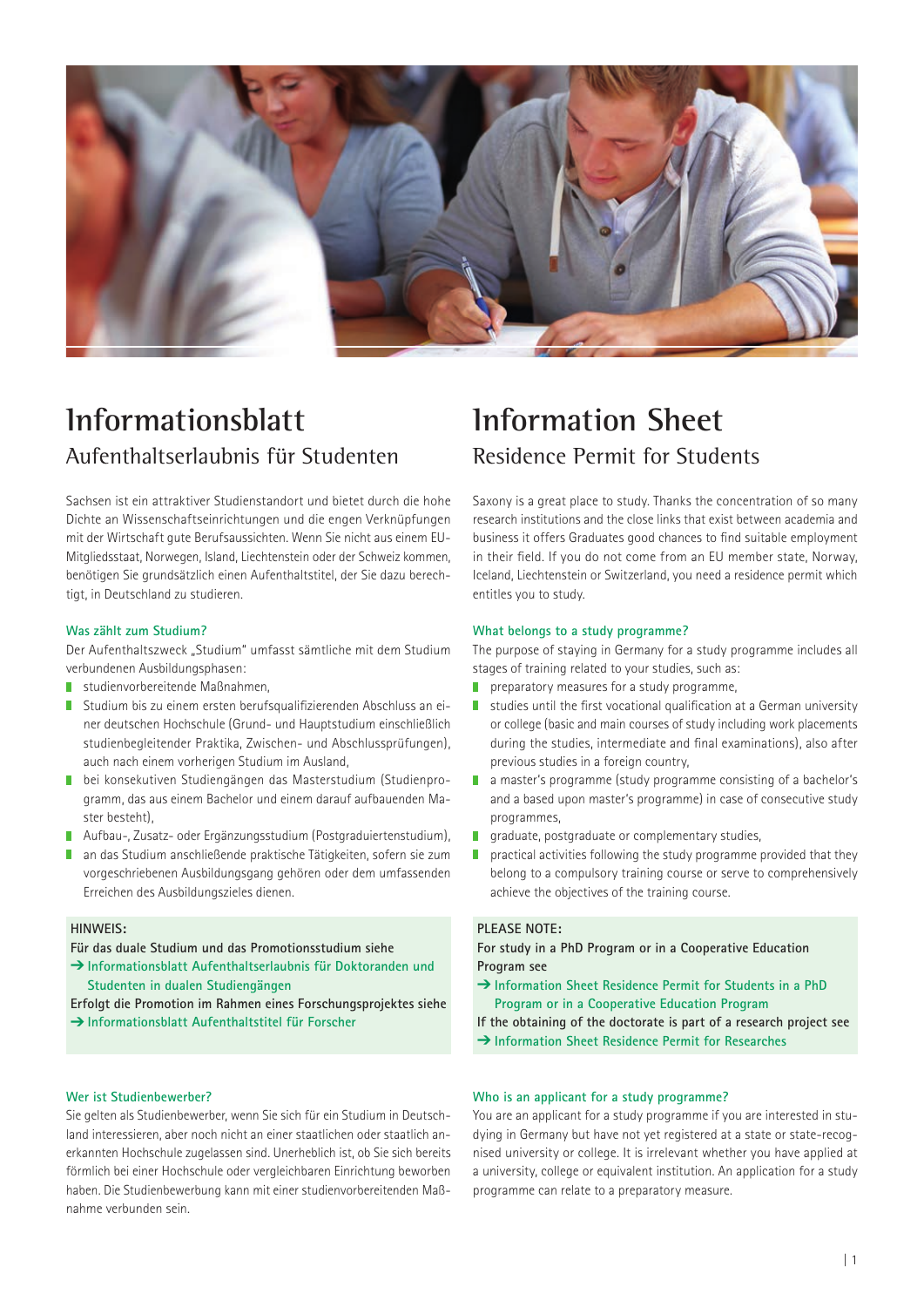#### **Was sind studienvorbereitende Maßnahmen?**

Zu den studienvorbereitenden Maßnahmen zählen:

- Studienkolleg (einjähriges Vorstudium am Hochschulstandort zum Erwerb der deutschen Hochschulzulassung),
- Sprachkurs zur Vorbereitung auf die deutsche Sprachprüfung für den Hochschulzugang (DHS) oder den Test Deutsch als Fremdsprache (TestDaF),
- **F** erforderliche oder von der Hochschule empfohlene vorbereitende Praktika.

#### **Wer ist Studierender?**

Sie sind Studierender, wenn Sie für ein Studium an einer staatlichen oder staatlich anerkannten Hochschule oder an einem staatlich anerkannten Studienkolleg zugelassen sind.

## **HINWEIS:**

**Informieren Sie sich im Akademischen Auslandsamt an der Hochschule über die Zulassungsbedingungen und den Ablauf des Studiums.** 

## **Welche Hochschulen sind erfasst?**

Das Studium muss an einer staatlichen oder staatlich anerkannten Hochschule (Universität, pädagogische Hochschule, Kunsthochschule und Fachhochschule) oder einer vergleichbaren Ausbildungseinrichtung erfolgen.

Vergleichbare Ausbildungseinrichtungen sind z. B. private Hochschulen, die eine staatliche Anerkennung haben und Einrichtungen, die einzelne akkreditierte Studiengänge anbieten (Berufs- sowie Verwaltungs- und Wirtschaftsakademien).

Fernuniversitäten zählen nicht dazu.

#### **HINWEIS:**

**Alle staatlichen und staatlich anerkannten Hochschulen finden Sie im Internet unter www.hochschulkompass.de.** 

#### **Was passiert beim Wechsel des Studienfachs?**

Die Aufenthaltserlaubnis zum Zweck des Studiums wird in der Regel für ein bestimmtes Studienfach erteilt.

Ein Wechsel des Studiengangs oder einem Wechsel des Studienfachs innerhalb desselben Studiengangs ist in den ersten 18 Monaten nach Beginn des Studiums möglich. Ein späterer Studiengang- oder Studienfachwechsel kann zugelassen werden, wenn das Studium innerhalb einer angemessenen Zeit abgeschlossen werden kann.

Dies gilt entsprechend für einen Wechsel zwischen verschiedenen Hochschularten.

Kein Wechsel der Fachrichtung liegt vor, wenn es sich lediglich um eine Schwerpunktverlagerung im Rahmen des Studiums handelt. Dies ist der Fall, wenn:

- die betroffenen Studiengänge bis zum Wechsel identisch sind oder
- die im zunächst vorgenommenen Studium erbrachten Semester voll auf den neuen Studiengang angerechnet werden oder
- П die Hochschule bescheinigt, dass die im zunächst vorgenommenen Studium erbrachten Semester überwiegend angerechnet werden oder

#### **What are preparatory measures?**

Preparatory measures for a study programme include

- **preparatory college (Studienkolleg)**
- (one-year preparatory studies at the university location in order to obtain entitlement to study in higher education in Germany),
- a language course to prepare for the German language university entrance exam (DSH) or the language examination for German as a foreign language (TestDaF),
- **N** work placements that are required or recommended by the university or college.

#### **Who is a student?**

You are a student if you are registered in a study programme at a state or state-recognised university or college or a state-recognised preparatory college.

#### **PLEASE NOTE:**

**Please contact the International Office of the university or college for information on acceptance requirements and the course of study.**

## **Which universities and colleges are included?**

The study programme has to take place at a state or state-recognised institute of higher education (university, technical college, teacher training college, college of arts or university of applied sciences) or an equivalent training and education institution.

Equivalent training institutions are for example state-recognised private universities or colleges and institutions offering single accredited study programmes (vocational academies, universities of cooperative education and academies for economics and administration).

Distance learning institutes are not included.

## **PLEASE NOTE:**

**All state or state-recognised universities or colleges can be found on www.hochschulkompass.de/en.html.**

#### **What to do if you want to change your course?**

The residence permit for study is normally granted for a particular subject of study.

You can change the study course or subject of study within in the same study course in the first 18 months after starting the study programme. Later on, changing the study course or subject of study may be approved if graduation within an adequate period of time is possible.

This also applies to changing the type of university or college.

A shift of specialisation within the study programme does not mean a change of studies. Examples for this are

- $\blacksquare$  that the according study courses were identical before the change or
- $\blacksquare$  that the semesters studied in the first study course can be accredited completely for the second study course or
- $\blacksquare$  that the university or college certifies that the majority of the semesters studied in the first study course may be accredited or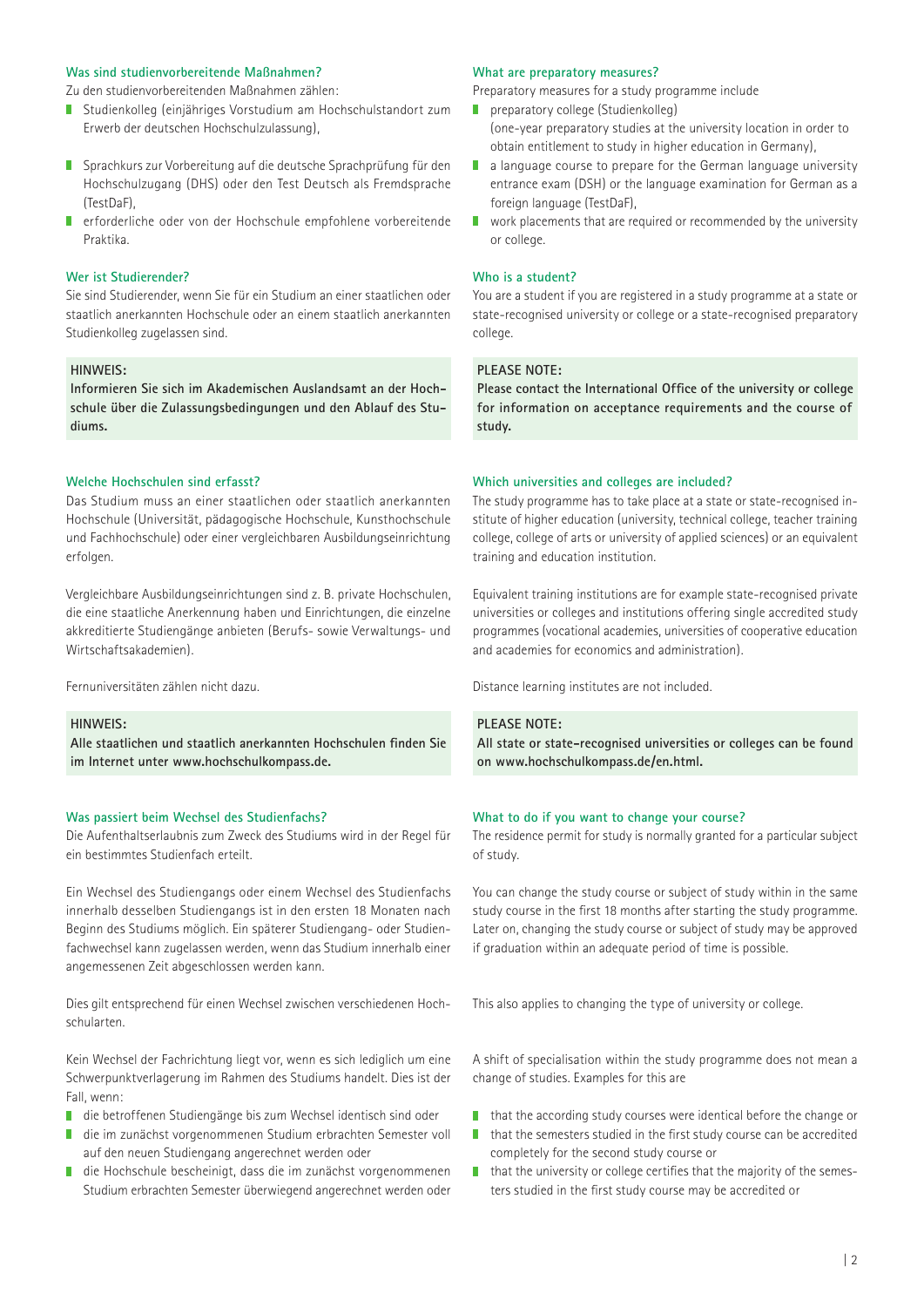■ aus studienbezogenen Gründen ein "Überbrückungssemester" eingeschoben wurde (z. B. Ende des Studienkollegs zu Beginn des Sommersemesters und Beginn des Studiums erst im Wintersemester).

## **HINWEIS:**

**Wenn Sie den Wechsel des Studienfachs bzw. der Hochschule beabsichtigen, wird eine vorherige Klärung der aufenthaltrechtlichen Auswirkungen mit der zuständigen Ausländerbehörde empfohlen.**

#### **Und nach erfolgreichem Abschluss des Studiums?**

Nach erfolgreichem Abschluss Ihres Studiums an einer deutschen Hochschule, besteht für Sie die Möglichkeit, in Deutschland 18 Monate lang einen Ihrer Qualifikation angemessenen Arbeitsplatz zu finden.  $\rightarrow$  Informationsblatt Aufenthaltstitel für Hochschulabsolventen

#### **Was passiert bei Exmatrikulation?**

Bei Exmatrikulation auf eigenen Antrag oder von Amts wegen, weil der Studierende eine vorgeschriebene Prüfung endgültig nicht bestanden hat, oder sich nicht form- und fristgemäß zurückgemeldet hat, entfällt zu diesem Zeitpunkt der Aufenthaltszweck "Studium" und der Aufenthaltstitel kann widerrufen werden.

#### **Welcher Aufenthaltstitel wird erteilt?**

Die Aufenthaltserlaubnis ist ein befristeter Aufenthaltstitel.

**Studienbewerber** 

Der Aufenthalt als Studienbewerber darf höchstens neun Monate betragen. Die Aufenthaltszeit wird nicht auf die Dauer der studienvorbereitenden Maßnahmen angerechnet.

- Studienvorbereitung (Studienkolleg/Sprachkurs) Die Aufenthaltserlaubnis ist auf die Dauer der studienvorbereitenden Maßnahme beschränkt, soweit die Zulassung für eine Anschlussmaßnahme oder die Aufnahme des Studiums noch nicht vorliegt. Sie darf i. d. R. aber nicht länger als insgesamt zwei Jahre dauern. Eine Aufenthaltserlaubnis für studienvorbereitende Maßnahmen kann nach erfolgreichem Abschluss als Aufenthaltserlaubnis zum Studium verlängert werden.
- **Studium**

Die Aufenthaltserlaubnis zum Studium wird mindestens für ein Jahr und längstens für zwei Jahre erteilt. Die Fachrichtung des Studiums wird durch die Bezeichnung der Fachrichtung (Studiengang und ggf. Studienfächer) auf der Aufenthaltserlaubnis angegeben.

Die Aufenthaltserlaubnis kann verlängert werden, solange das Studienziel noch nicht erreicht wurde. Die Verlängerung hängt von einem ordnungsgemäßen Studienverlauf ab. Dies ist regelmäßig der Fall, wenn die durchschnittliche Studiendauer an der betreffenden Hochschule in dem jeweiligen Studiengang nicht um mehr als drei Semester überschritten wird.

Bei ausbleibendem Studienerfolg kann die Aufenthaltserlaubnis widerrufen werden.

## **Was wird vorausgesetzt?**

Wenn Sie ein Studium aufnehmen möchten, benötigen Sie die sogenannte "Hochschulzugangsberechtigung". Ist Ihr Abschluss aus dem Heimatland gleichwertig zum deutschen Abitur, können Sie sich sofort um einen Studienplatz bewerben. Anderenfalls müssen Sie vor der Aufnahme des Fachstudiums eine "Feststellungsprüfung" ablegen. Hierauf können Sie sich in einem einjährigen Studienkolleg fachlich und sprachlich vorbereiten.

Außerdem müssen Sie die Zulassungs- und Immatrikulationsbedingungen erfüllen.

■ that due to study-related reasons a bridging semester was included (e. g. end of preparatory college at the start of the summer term and start of the study programme in the winter term).

# **PLEASE NOTE:**

**If you want to change the subject of your course of study or the university, you have to contact the municipal or district immigration office previously.**

#### **What after successful completion of the course of study?**

Having graduated from a German college or university, you may stay in Germany for up to 18 months seeking employment corresponding to your qualification.

 $\rightarrow$  Information Sheet Residence Permit for Graduates

#### **What happens in case of de-registration?**

In case of de-registration upon student request or ex officio because the student has ultimately failed a required examination or has not reregistered in due form and time, "study programme" as a purpose to stay seizes to exist and the residence permit can be revoked.

#### **Which residence permit is granted?**

The residence permit is a temporary right of residence.

- **Applicants for a study programme** 
	- Duration of residence of applicants for a study programme must not exceed nine months. Preparatory measures for the study programme are not included in this period.
- **Preparation of studies (preparatory college/language course)** The residence permit is limited to the duration of the preparatory measure as far as there has not been a registration for a follow-up measure or a study programme. However, generally it must not be granted for more than two years. After successful completion, the residence permit for preparatory measures can be renewed as a residence permit to study.
- study

The residence permit to study is granted for at least one year and at the most for two years. The field of studies is specified on the residence permit stating the name of the field of specialisation (study course and subjects of study).

The residence permit may be extended as long as the degree objective of the studies has not been achieved. An extension is possible if students show diligence in their studies. This applies if the average duration of studies in the respective study course at the university or college concerned is not extended by more than three semesters.

In case of unsuccessful studies, the residence permit can be revoked.

#### **What are the conditions?**

If you want to start studying at a university or college, you need entitlement to study in higher education (Hochschulzugangsberechtigung). If the secondary school certificate of your home country is equivalent to the German Abitur, you can apply at a university or college immediately. If not, you have to pass a qualification assessment examination (Feststellungsprüfung) before starting the application process. Regarding language and knowledge, you can prepare for this examination in a oneyear preparatory college.

Furthermore, you have to meet the acceptance and registration requirements.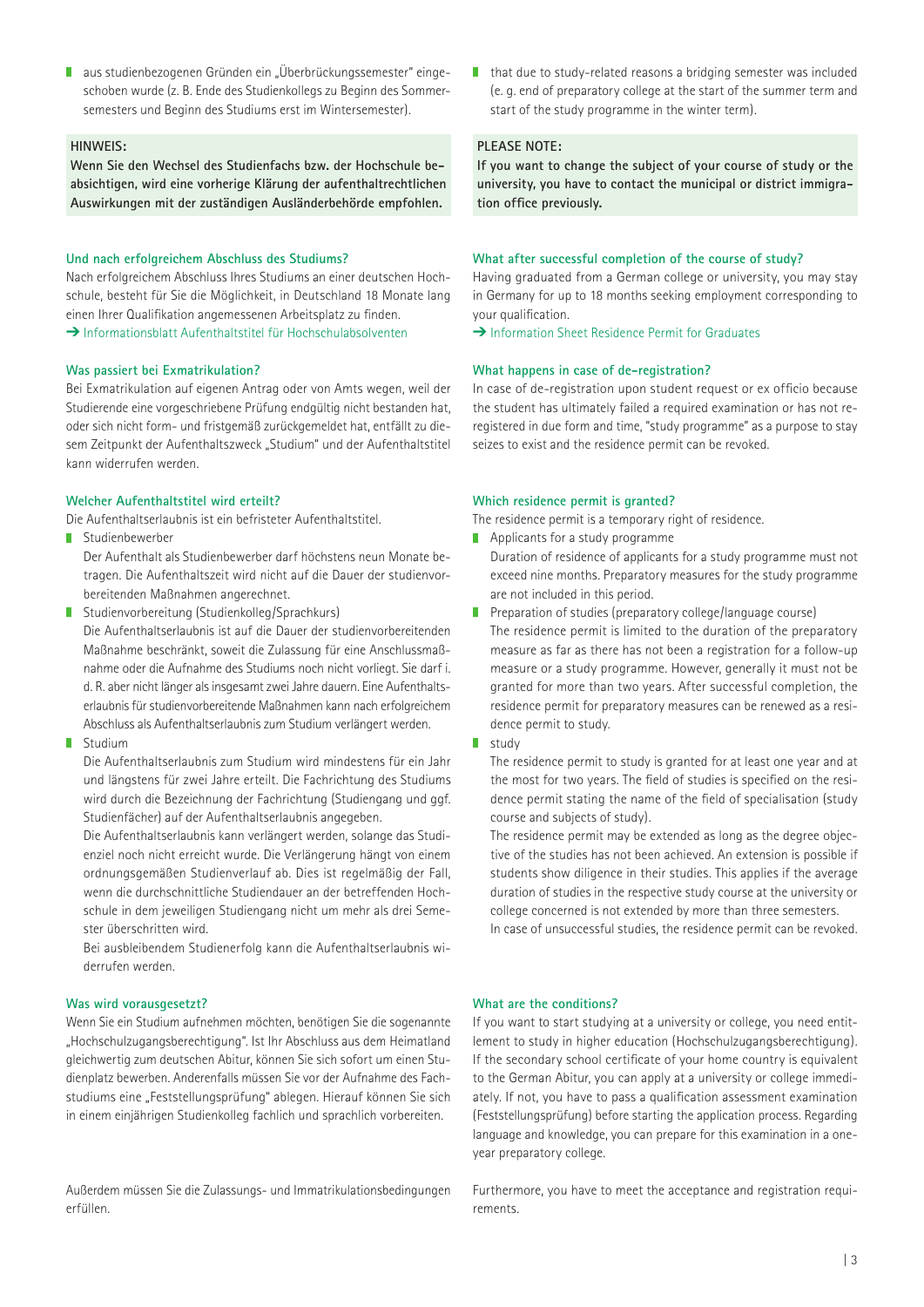## **HINWEIS:**

**Informieren Sie sich über die genauen Voraussetzungen des Studiums an der o. g. Bildungseinrichtung.** 

Zudem müssen Sie nachweisen, dass Sie über die erforderlichen Sprachkenntnisse verfügen.

Wird zur Vorbereitung auf einen der anerkannten Nachweise deutscher Sprachkenntnisse für den Hochschulbesuch ein Sprachkurs besucht, wird eine Aufenthaltserlaubnis nur für die Teilnahme an einem Intensivsprachkurs erteilt. Ein Intensivsprachkurs setzt voraus, dass i. d. R. täglicher Unterricht mit mindestens 18 Unterrichtsstunden pro Woche erfolgt und auf die Dauer von max. einem Jahr angelegt ist.

Abend- und Wochenendsprachkurse erfüllen diese Voraussetzungen nicht.

Die Erteilung einer Aufenthaltserlaubnis setzt voraus, dass der Lebensunterhalt des Ausländers in Deutschland gesichert ist und der Aufenthalt nicht aus einem sonstigen Grund Interessen der Bundesrepublik Deutschland beeinträchtigt oder gefährdet.

Das Studium muss der Hauptzweck des Aufenthalts sein. Diesen Anforderungen genügt beispielsweise ein Abend-, Wochenend- oder Fernstudium nicht.

#### **Wer ist zuständig?**

Für Ausländer, die noch im Ausland sind, ist die deutsche Auslandsvertretung im Ausland zuständig. Diese leitet über das Auswärtige Amt den Antrag an die für den beabsichtigten Aufenthaltsort zuständige Ausländerbehörde mit der Bitte um Zustimmung. Ungeachtet des Prüfungsergebnisses durch die jeweilige Ausländerbehörde trifft die deutsche Auslandsvertretung die alleinige Entscheidung über die Erteilung des Einreisevisums zum Studium.

#### L**iste der deutschen Auslandsvertretungen:**

http://www.auswaertiges-amt.de/DE/Laenderinformationen/03-WebseitenAV/Uebersicht\_node.html

Die Ausländerbehörde am Wohnort ist für Ausländer zuständig, die sich bereits in Deutschland aufhalten und einen Aufenthaltstitel besitzen, sowie für die Ausländer, die visumsfrei einreisen dürfen.

Ob Sie visumsfrei einreisen dürfen, erfahren Sie in der **Staatenliste zur Visumspflicht:** http://www.auswaertiges-amt.de/DE/EinreiseUndAufenthalt/StaatenlisteVisumpflicht\_node.html

#### **Zuständige Ausländerbehörden:**

Wenn Sie in Chemnitz, Dresden oder Leipzig wohnen, ist das die Stadtverwaltung, ansonsten das Landratsamt.

#### **Wer muss zustimmen?**

Während des Studiums kann eine Beschäftigung ohne Zustimmung der Arbeitsverwaltung ausgeübt werden, wenn diese insgesamt 120 Tage oder 240 halbe Tage im Jahr nicht überschreitet. In diesem zeitlichen Rahmen kann auch eine selbstständige Tätigkeit zugelassen werden, wenn diese dem Grunde nach wie eine Beschäftigung ausgestaltet ist (z. B. Honorarkraft).

## **PLEASE NOTE:**

**Inform yourself about the exact conditions of the study at the university or college.**

Additionally, you have to prove the required language skills.

If you attend a language course to prepare for one of the recognised German language certificates for higher education, a residence permit will be granted for attending an intensive language course only. An intensive language course takes place on a daily basis with at least 18 lessons a week and duration of one year at the most.

Evening and weekend language courses do not meet these requirements.

Granting a residence permit requires that the means of subsistence are ensured in Germany and that the stay does not infringe or endanger the interests of the Federal Republic of Germany for any other reason.

The main purpose of stay must be the course of studies. Evening, weekend or distance learning courses do not meet these requirements.

#### **Who is responsible?**

The German diplomatic representative (embassy, consulate) abroad is responsible for foreigners who are still abroad. The German diplomatic representative abroad passes the application with the request for approval, via the Foreign Office, to the municipal or district immigration office responsible for the intended place of residence. Regardless of the result of checks by the respective municipal or district immigration office the German diplomatic representative makes the sole decision on granting an entry visa for the course of studies.

#### **List of German Diplomatic Representatives:**

http://www.auswaertiges-amt.de/DE/Laenderinformationen/03-WebseitenAV/Uebersicht\_node.html

The municipal or district immigration office at the place of residence is responsible for foreigners who are already residing in Germany and possess a residence permit as well as for foreigners who are allowed to enter the country without a visa.

Whether you may or may not enter Germany without a visa, you can check the **list of visa requirements:** http://www.auswaertiges-amt.de/ EN/EinreiseUndAufenthalt/StaatenlisteVisumpflicht\_node.html

#### **Responsible Municipal or District Immigration Offices:**

If you live in Chemnitz, Dresden or Leipzig, this is the city council, otherwise the district office.

#### **Who has to agree?**

During the studies the applicant is allowed to work for a maximum of 120 days or 240 half days per year without the agreement of the labour administration. In this timeframe, a self-employed activity may be permitted if it is organised similarly to an employment relationship (e. g. contract work).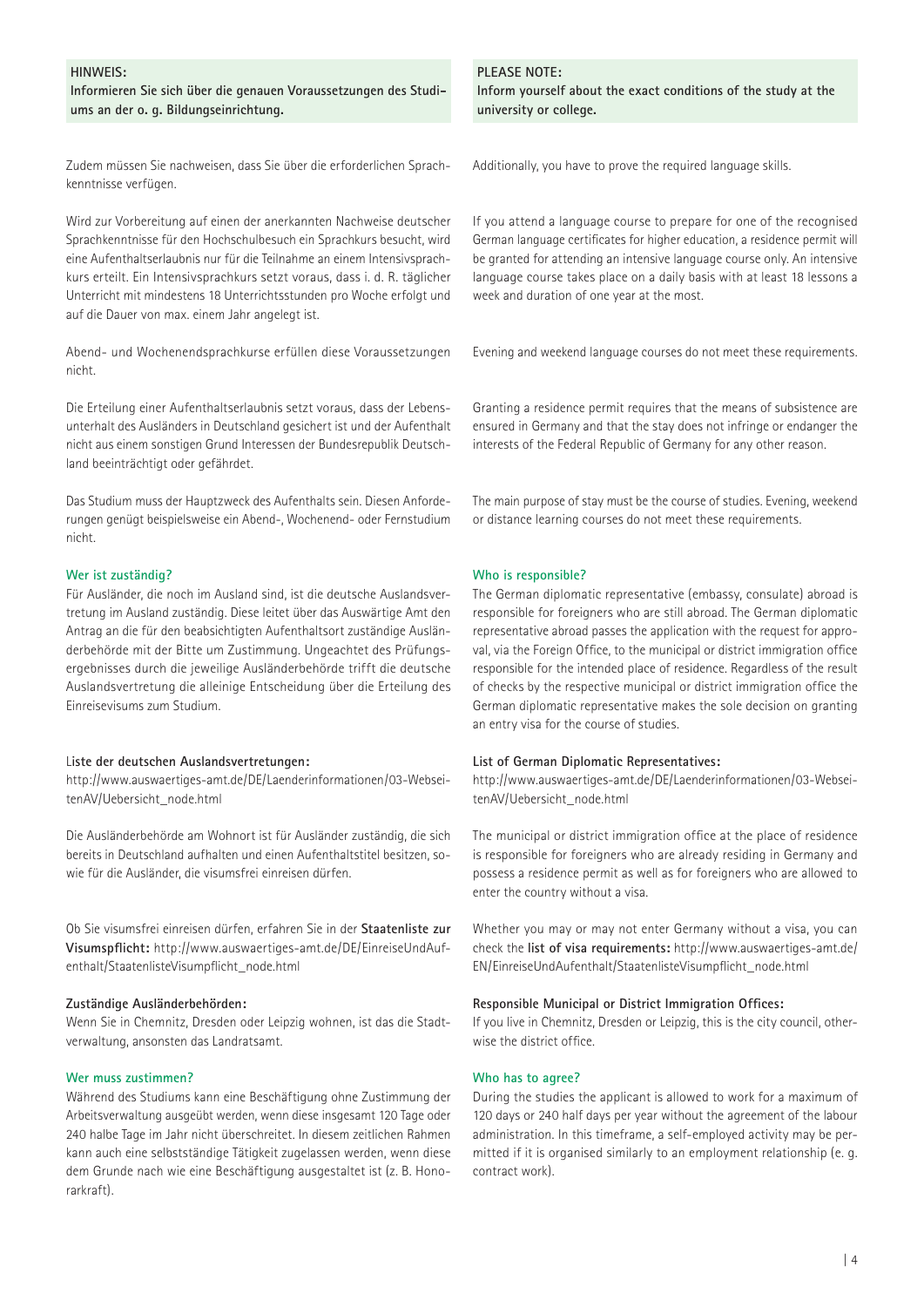Nebentätigkeiten können ohne Einschränkungen erfolgen. Dazu ist eine Absprache mit der zuständigen Ausländerbehörde erforderlich.

Darüber hinausgehende, andere Beschäftigungen unterliegen der Zustimmungspflicht der Arbeitsverwaltung. Diese wird durch die zuständige Ausländerbehörde in einem internen Verfahren beim zuständigen Team der Bundesagentur für Arbeit eingeholt.

Praktika, die vorgeschriebener Bestandteil des Studiums oder zur Erreichung des Ausbildungszieles nachweislich erforderlich sind, bedürfen keiner Zustimmung. Sie werden auch nicht auf die Beschäftigungszeit von 120 Tagen oder 240 halben Tagen im Jahr angerechnet. Freiwillige Praktika, die kein Bestandteil des Studiums sind, gelten als zustimmungspflichtige Erwerbstätigkeit, auch wenn sie unentgeltlich abgeleistet werden.

Während der studienvorbereitenden Maßnahme ist eine Erwerbstätigkeit im ersten Jahr nur in der Ferienzeit gestattet.

Studienbewerbern ist die Ausübung einer Erwerbstätigkeit grundsätzlich nicht gestattet.

## **Welche Unterlagen sind erforderlich?**

Die Auflistung umfasst die i. d. R. erforderlichen Unterlagen. Sie ist jedoch nicht abschließend. Im Einzelfall kann die Vorlage weiterer Nachweise nötig sein.

- **ausgefülltes Antragsformular,**
- **guildiger Pass [Original und eine Kopie].**
- aktuelles biometrisches Lichtbild (Muster und Informationen erhalten Sie bei der Bundesdruckerei unter www.bundesdruckerei.de),
- ggf. gültiges Visum zur Einreise zum Zweck des Studiums oder des Besuch eines Sprachkurses,
- bei minderjährigen Studierenden die Erlaubnis der sorgeberechtigten Person(en),
- bei Studienbewerbern der Nachweis der Hochschulzugangsberechtigung, welche die Aufnahme eines Studiums in Deutschland ermöglicht (oder den Besuch eines Studienkollegs),
- bei Studierenden Nachweis der Studienzulassung z. B. durch die Vorlage
	- des Zulassungsbescheids der Hochschule [Original und eine Kopie] oder
	- eine Studienplatzvormerkung der Bildungseinrichtung [Original und eine Kopie] oder
	- eine Bewerberbestätigung[Original und eine Kopie] oder
	- eine Bescheinigung der Hochschule oder des Studienkollegs, aus der sich ergibt, dass für die Entscheidung über den Zulassungsantrag die persönliche Anwesenheit des Ausländers am Hochschulort erforderlich ist. Die Bescheinigung muss bestätigen, dass der Zulassungsantrag des Bewerbers geprüft worden ist und eine begründete Aussicht auf eine Zulassung besteht [Original und eine Kopie],
- Nachweis der Deutschkenntnisse, es sei denn, die Sprachkenntnisse sind bei der Zulassungsentscheidung bereits berücksichtigt worden oder sollen durch studienvorbereitende Maßnahmen erworben werden,
- Nachweis über bisher erbrachte Studienleistungen ab dem 2. Semester [Original und eine Kopie],
- Nachweis über Lebensunterhaltssicherung z. B. durch Stipendienzusage oder Verpflichtungserklärung der Eltern oder eines Dritten oder Einzahlung einer Sicherheitsleistung auf ein Sperrkonto in Deutschland [Original und eine Kopie],
- Krankenversicherungsnachweis [Original und eine Kopie],
- **Mietvertrag [Original und eine Kopie]**,
- aktuelle Meldebescheinigung (Sobald Sie eine Wohnung in Sachsen beziehen, müssen Sie sich innerhalb von 14 Tagen nach Wohnungsbezug bei der örtlichen Gemeinde anmelden.).

Assistant work is permitted without restrictions but the responsible municipal or district immigration office has to agree on this beforehand.

Other occupations need the approval of the labour administration. This is obtained by the responsible municipal or district immigration office in an internal process at the competent team of the Federal Employment Agency.

Work placements being a required part of the study programme or required to achieve the degree objective do not require approval. They are not considered in the employment period of 120 days or 240 half days per year either. Voluntary work placements not being part of the study programme are considered employment requiring approval, also if they are not gainful.

In the first year of preparatory measures, employment is only permitted in the holiday period.

University or college applicants are generally not permitted to work.

## **Which documents are required?**

The list includes the documents that are usually required. It is not a final list. In some individual cases, it may be necessary to submit further documents.

- completed application form,
- valid passport [original and a copy],
- **CULTER 1** current biometric passport photograph (You can find samples and information at the Federal Printing Office at www.bundes-druckerei.de),
- $\blacksquare$  if nec., valid entry visa for study or a languages course,
- $\blacksquare$  under age students: permission of the person(s) entitled to custody,
- $\blacksquare$  university or college applicants: proof of entitlement to study in higher education (Hochschulzugangsberechtigung) which allows studying at a German university or college (or a preparatory college),
- **I** students: registration/matriculation certificate e. g.
	- $\blacksquare$  letter of acceptance of university or college [original and one copy] or
	- study reservation certificate of a training and education institution [original and one copy] or
	- application confirmation [original and one copy] or П
	- a confirmation of a university or college stating that the presence П of the applicant at the location of the university or college is required for deciding about the application. It has to be confirmed that the application has been checked and that there is a reasonable chance for acceptance [original and one copy].
- **P** proof of German language skills unless language skills have been considered in the acceptance decision process or are to be acquired by preparatory measures [original and a copy],
- **P** proof of previous study achievements from the second semester on [original and one copy],
- $\Box$ proof of sufficient means of subsistence e. g. by promise of scholarship or declaration of commitment by parents or a third party or a security deposit on a blocked account in Germany [original and a copy],
- П proof of health insurance [original and a copy],
- П tenancy agreement [original and a copy],
- $\Box$ current German registration certificate (As soon as you move into an apartment in Saxony, you must register with the municipal administration within 14 days after moving into the apartment.).